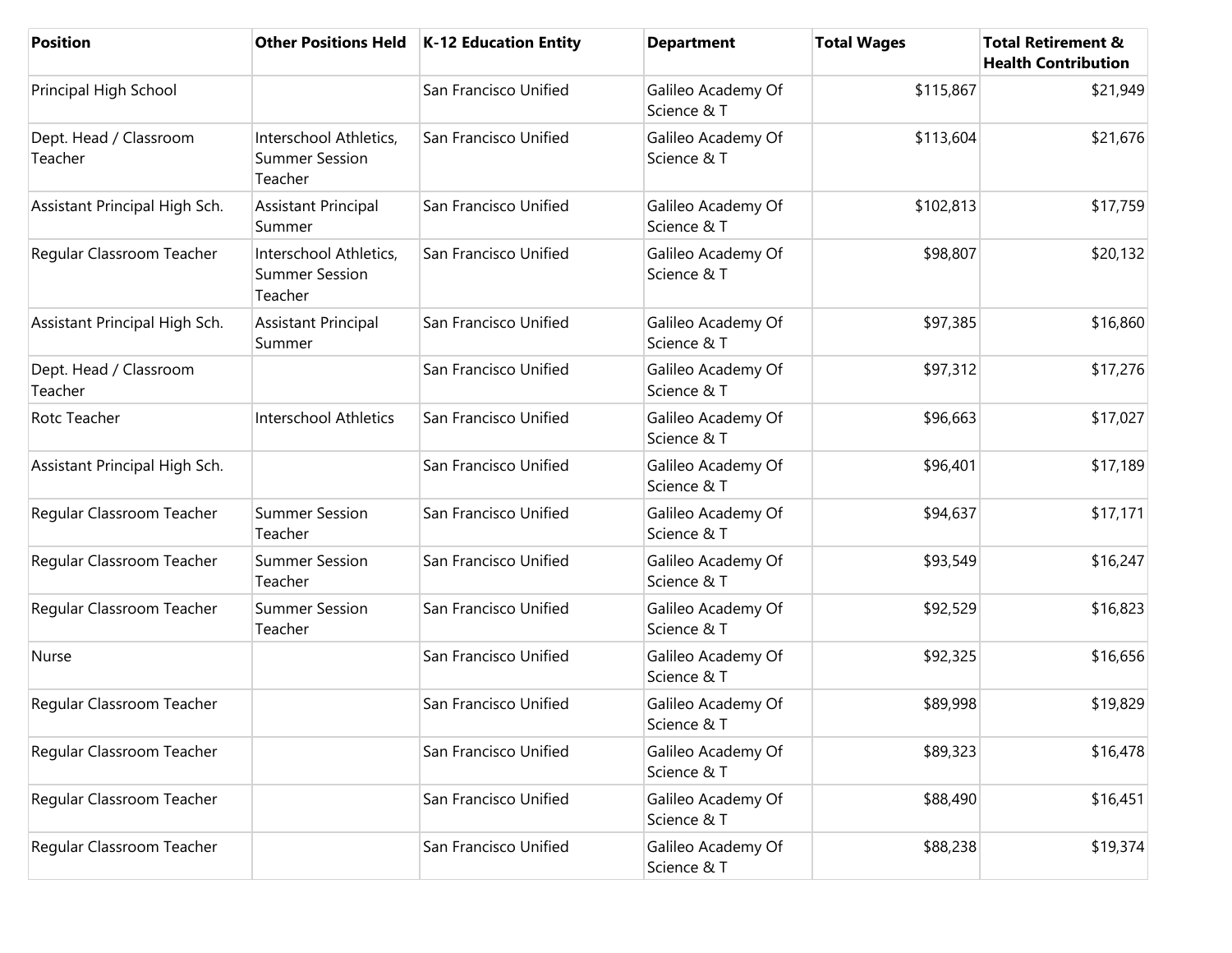| Regular Classroom Teacher         |                                   | San Francisco Unified | Galileo Academy Of<br>Science & T | \$86,518 | \$18,908 |
|-----------------------------------|-----------------------------------|-----------------------|-----------------------------------|----------|----------|
| Peer Resource Teacher             |                                   | San Francisco Unified | Galileo Academy Of<br>Science & T | \$86,473 | \$16,092 |
| Regular Classroom Teacher         |                                   | San Francisco Unified | Galileo Academy Of<br>Science & T | \$86,181 | \$16,365 |
| Regular Classroom Teacher         |                                   | San Francisco Unified | Galileo Academy Of<br>Science & T | \$85,561 | \$16,005 |
| Dept. Head / Classroom<br>Teacher |                                   | San Francisco Unified | Galileo Academy Of<br>Science & T | \$85,010 | \$19,247 |
| Regular Classroom Teacher         | <b>Summer Session</b><br>Teacher  | San Francisco Unified | Galileo Academy Of<br>Science & T | \$84,147 | \$16,054 |
| Regular Classroom Teacher         |                                   | San Francisco Unified | Galileo Academy Of<br>Science & T | \$83,653 | \$17,342 |
| Regular Classroom Teacher         |                                   | San Francisco Unified | Galileo Academy Of<br>Science & T | \$83,624 | \$18,494 |
| Regular Classroom Teacher         |                                   | San Francisco Unified | Galileo Academy Of<br>Science & T | \$83,612 | \$18,493 |
| Regular Classroom Teacher         | <b>Interschool Athletics</b>      | San Francisco Unified | Galileo Academy Of<br>Science & T | \$83,156 | \$15,787 |
| Mild/Moderate Rs/Sdc              | Special Ed Extended<br>School Yr. | San Francisco Unified | Galileo Academy Of<br>Science & T | \$83,012 | \$15,918 |
| Regular Classroom Teacher         | <b>Summer Session</b><br>Teacher  | San Francisco Unified | Galileo Academy Of<br>Science & T | \$82,535 | \$15,656 |
| Regular Classroom Teacher         | <b>Summer Session</b><br>Teacher  | San Francisco Unified | Galileo Academy Of<br>Science & T | \$82,010 | \$15,834 |
| Secondary Art Teacher             |                                   | San Francisco Unified | Galileo Academy Of<br>Science & T | \$81,161 | \$15,731 |
| Regular Classroom Teacher         |                                   | San Francisco Unified | Galileo Academy Of<br>Science & T | \$81,151 | \$18,259 |
| Counselor                         |                                   | San Francisco Unified | Galileo Academy Of<br>Science & T | \$81,040 | \$15,724 |
| Regular Classroom Teacher         |                                   | San Francisco Unified | Galileo Academy Of<br>Science & T | \$80,402 | \$15,670 |
| Regular Classroom Teacher         |                                   | San Francisco Unified | Galileo Academy Of<br>Science & T | \$80,390 | \$18,202 |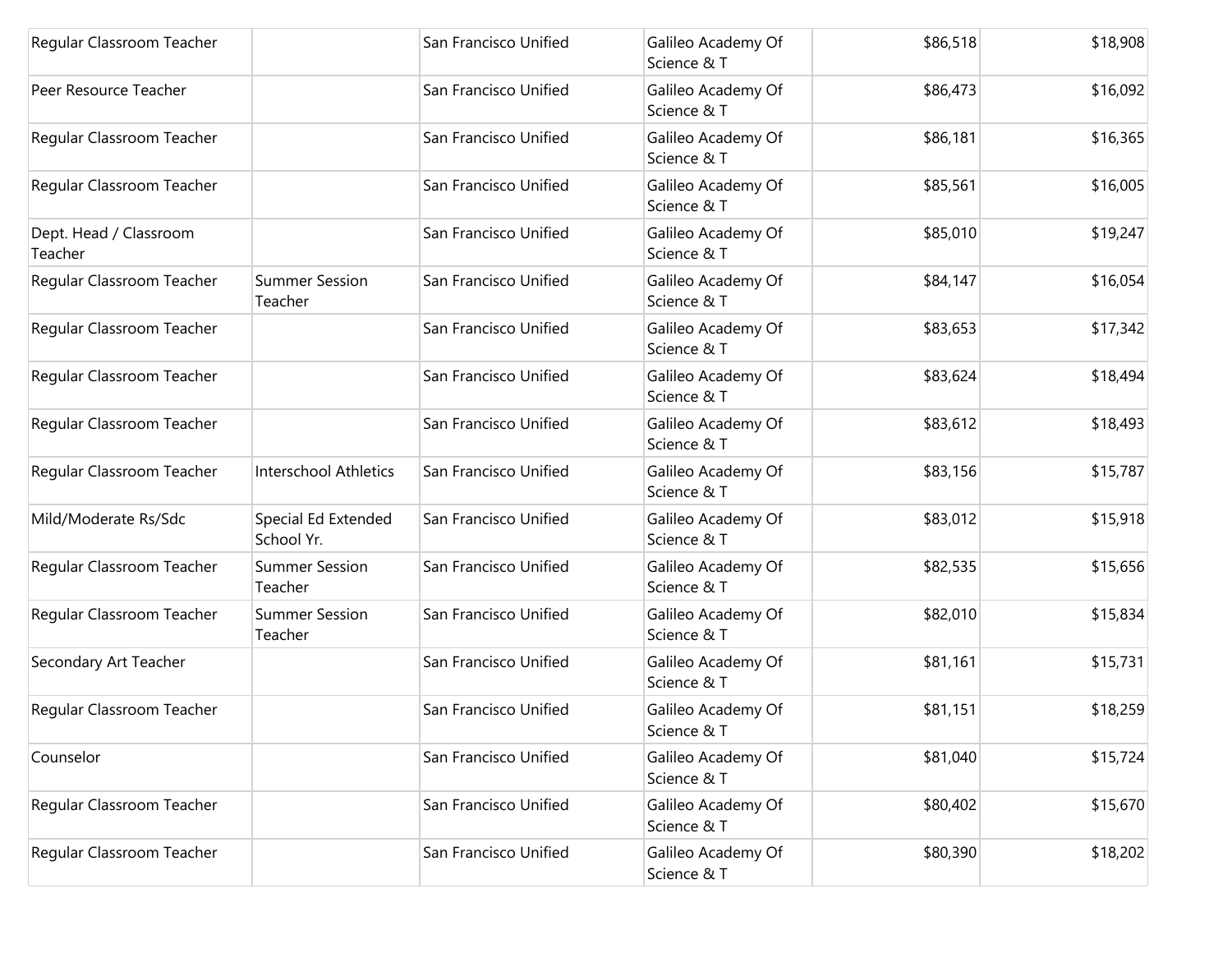| Regular Classroom Teacher         |                                  | San Francisco Unified | Galileo Academy Of<br>Science & T | \$80,099 | \$18,617 |
|-----------------------------------|----------------------------------|-----------------------|-----------------------------------|----------|----------|
| Regular Classroom Teacher         | <b>Summer Session</b><br>Teacher | San Francisco Unified | Galileo Academy Of<br>Science & T | \$79,772 | \$18,681 |
| Secondary Art Teacher             | <b>Interschool Athletics</b>     | San Francisco Unified | Galileo Academy Of<br>Science & T | \$79,610 | \$15,430 |
| Dept. Head / Classroom<br>Teacher |                                  | San Francisco Unified | Galileo Academy Of<br>Science & T | \$79,518 | \$15,450 |
| Dept. Head / Classroom<br>Teacher |                                  | San Francisco Unified | Galileo Academy Of<br>Science & T | \$78,189 | \$18,741 |
| Counselor                         |                                  | San Francisco Unified | Galileo Academy Of<br>Science & T | \$77,675 | \$15,403 |
| Dept. Head / Classroom<br>Teacher |                                  | San Francisco Unified | Galileo Academy Of<br>Science & T | \$77,660 | \$15,418 |
| Regular Classroom Teacher         |                                  | San Francisco Unified | Galileo Academy Of<br>Science & T | \$77,561 | \$15,356 |
| Regular Classroom Teacher         |                                  | San Francisco Unified | Galileo Academy Of<br>Science & T | \$77,467 | \$15,219 |
| Regular Classroom Teacher         |                                  | San Francisco Unified | Galileo Academy Of<br>Science & T | \$76,401 | \$15,279 |
| Mild/Mod Rs/Sdc (No Autism)       |                                  | San Francisco Unified | Galileo Academy Of<br>Science & T | \$76,372 | \$15,180 |
| Regular Classroom Teacher         |                                  | San Francisco Unified | Galileo Academy Of<br>Science & T | \$76,029 | \$15,196 |
| Regular Classroom Teacher         | Regular Classroom<br>Teacher     | San Francisco Unified | Galileo Academy Of<br>Science & T | \$75,895 | \$15,241 |
| Dept. Head / Classroom<br>Teacher |                                  | San Francisco Unified | Galileo Academy Of<br>Science & T | \$75,629 | \$17,731 |
| Regular Classroom Teacher         |                                  | San Francisco Unified | Galileo Academy Of<br>Science & T | \$75,502 | \$15,027 |
| Regular Classroom Teacher         |                                  | San Francisco Unified | Galileo Academy Of<br>Science & T | \$75,230 | \$17,705 |
| Regular Classroom Teacher         | Interschool Athletics            | San Francisco Unified | Galileo Academy Of<br>Science & T | \$75,052 | \$14,984 |
| Counselor                         |                                  | San Francisco Unified | Galileo Academy Of<br>Science & T | \$74,766 | \$15,128 |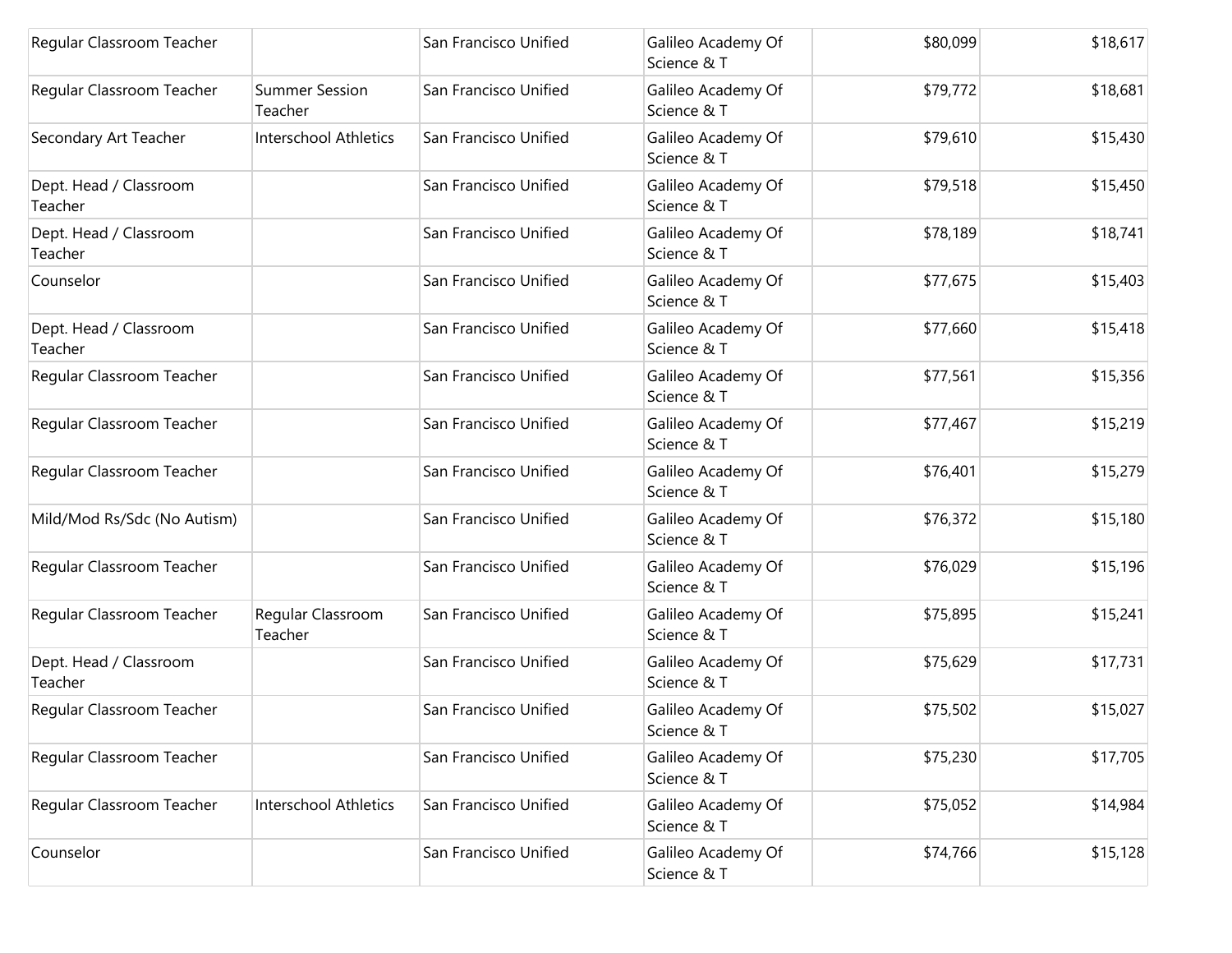| <b>Head Counselor</b>             |                                                             | San Francisco Unified | Galileo Academy Of<br>Science & T | \$74,233 | \$17,099 |
|-----------------------------------|-------------------------------------------------------------|-----------------------|-----------------------------------|----------|----------|
| Regular Classroom Teacher         | <b>Summer Session</b><br>Teacher, Teacher<br>Special Assign | San Francisco Unified | Galileo Academy Of<br>Science & T | \$74,007 | \$14,363 |
| Regular Classroom Teacher         |                                                             | San Francisco Unified | Galileo Academy Of<br>Science & T | \$73,327 | \$14,979 |
| Mild/Moderate Rs/Sdc              |                                                             | San Francisco Unified | Galileo Academy Of<br>Science & T | \$72,643 | \$14,926 |
| Regular Classroom Teacher         |                                                             | San Francisco Unified | Galileo Academy Of<br>Science & T | \$71,439 | \$14,667 |
| Regular Classroom Teacher         |                                                             | San Francisco Unified | Galileo Academy Of<br>Science & T | \$70,352 | \$17,225 |
| Mild/Moderate Rs/Sdc              | Special Ed Extended<br>School Yr.                           | San Francisco Unified | Galileo Academy Of<br>Science & T | \$69,984 | \$14,688 |
| Regular Classroom Teacher         |                                                             | San Francisco Unified | Galileo Academy Of<br>Science & T | \$69,473 | \$16,603 |
| Social Worker                     |                                                             | San Francisco Unified | Galileo Academy Of<br>Science & T | \$69,387 | \$16,011 |
| Dept. Head / Classroom<br>Teacher |                                                             | San Francisco Unified | Galileo Academy Of<br>Science & T | \$69,104 | \$14,574 |
| Counselor                         |                                                             | San Francisco Unified | Galileo Academy Of<br>Science & T | \$68,047 | \$6,577  |
| Regular Classroom Teacher         |                                                             | San Francisco Unified | Galileo Academy Of<br>Science & T | \$68,026 | \$17,598 |
| Regular Classroom Teacher         |                                                             | San Francisco Unified | Galileo Academy Of<br>Science & T | \$68,014 | \$17,001 |
| Counselor                         |                                                             | San Francisco Unified | Galileo Academy Of<br>Science & T | \$67,867 | \$14,465 |
| Dept. Head / Classroom<br>Teacher | Special Ed Extended<br>School Yr.                           | San Francisco Unified | Galileo Academy Of<br>Science & T | \$66,842 | \$14,060 |
| Mild/Moderate Rs/Sdc              |                                                             | San Francisco Unified | Galileo Academy Of<br>Science & T | \$66,657 | \$14,176 |
| Regular Classroom Teacher         |                                                             | San Francisco Unified | Galileo Academy Of<br>Science & T | \$65,594 | \$14,253 |
| <b>Teacher Sab Leave</b>          | Special Ed Extended<br>School Yr.                           | San Francisco Unified | Galileo Academy Of<br>Science & T | \$65,478 | \$13,939 |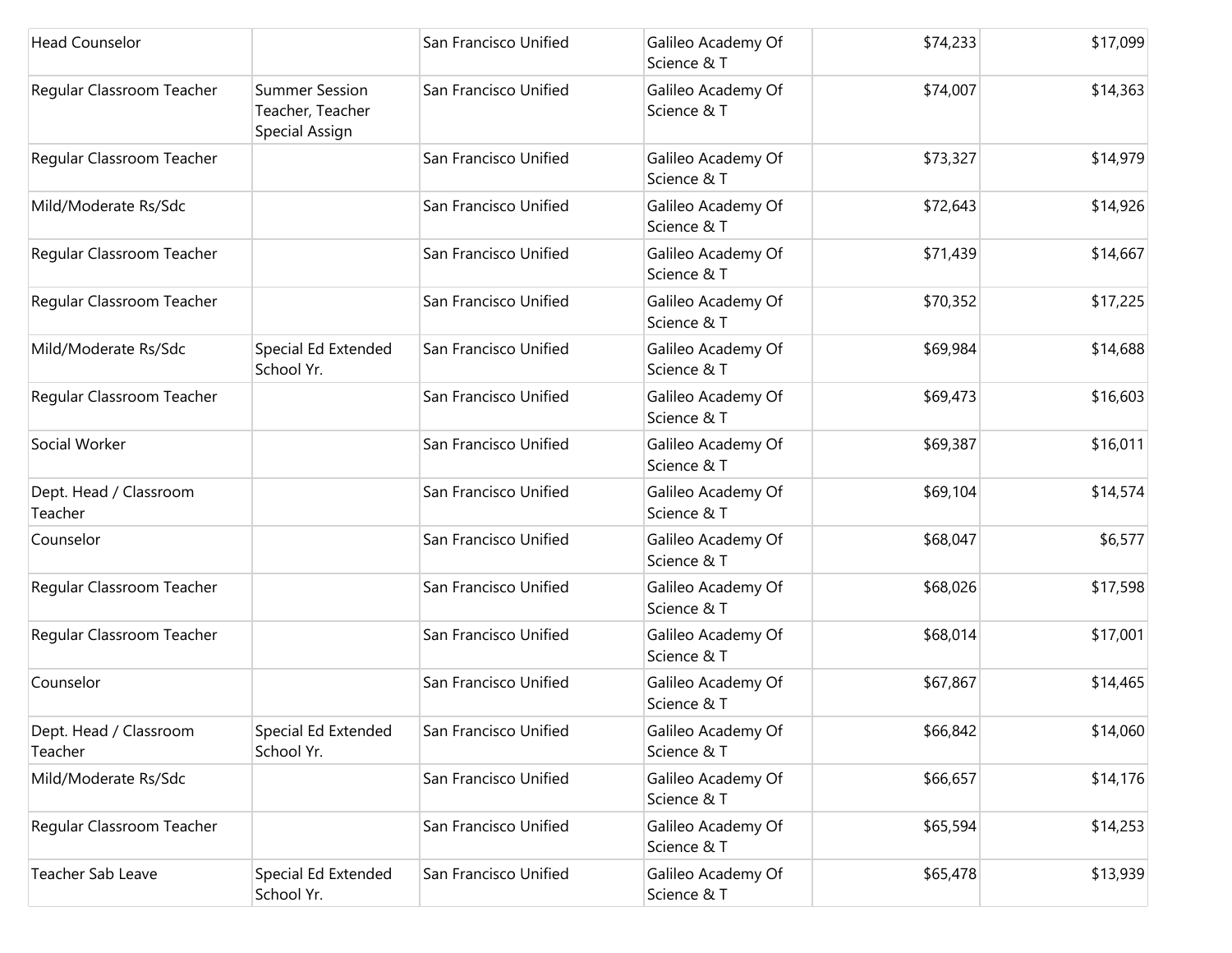| 1092 It Operator Support<br>Admin II |                                                                                | San Francisco Unified | Galileo Academy Of<br>Science & T | \$65,022 | \$24,662 |
|--------------------------------------|--------------------------------------------------------------------------------|-----------------------|-----------------------------------|----------|----------|
| Regular Classroom Teacher            |                                                                                | San Francisco Unified | Galileo Academy Of<br>Science & T | \$64,693 | \$13,986 |
| Principal High School                | Principal Summer<br>School                                                     | San Francisco Unified | Galileo Academy Of<br>Science & T | \$64,415 | \$11,298 |
| Mild/Moderate Rs/Sdc                 | <b>Interschool Athletics</b>                                                   | San Francisco Unified | Galileo Academy Of<br>Science & T | \$64,059 | \$13,908 |
| Moderate/Severe Rs/Sdc               |                                                                                | San Francisco Unified | Galileo Academy Of<br>Science & T | \$64,055 | \$14,087 |
| Regular Classroom Teacher            |                                                                                | San Francisco Unified | Galileo Academy Of<br>Science & T | \$64,041 | \$14,001 |
| Moderate/Severe Rs/Sdc               | Special Ed Extended<br>School Yr.,<br>Homebound / Hospital<br>Services Teacher | San Francisco Unified | Galileo Academy Of<br>Science & T | \$63,663 | \$13,601 |
| Regular Classroom Teacher            |                                                                                | San Francisco Unified | Galileo Academy Of<br>Science & T | \$63,644 | \$13,904 |
| Regular Classroom Teacher            | <b>Interschool Athletics</b>                                                   | San Francisco Unified | Galileo Academy Of<br>Science & T | \$63,343 | \$13,518 |
| Regular Classroom Teacher            |                                                                                | San Francisco Unified | Galileo Academy Of<br>Science & T | \$63,325 | \$17,294 |
| Regular Classroom Teacher            | Interschool Athletics                                                          | San Francisco Unified | Galileo Academy Of<br>Science & T | \$63,023 | \$16,752 |
| Regular Classroom Teacher            |                                                                                | San Francisco Unified | Galileo Academy Of<br>Science & T | \$62,784 | \$13,807 |
| Librarian                            |                                                                                | San Francisco Unified | Galileo Academy Of<br>Science & T | \$62,703 | \$13,961 |
| Regular Classroom Teacher            |                                                                                | San Francisco Unified | Galileo Academy Of<br>Science & T | \$62,679 | \$13,795 |
| Secretary II                         | Senior Clerk Typist                                                            | San Francisco Unified | Galileo Academy Of<br>Science & T | \$61,335 | \$28,841 |
| Custodian                            |                                                                                | San Francisco Unified | Galileo Academy Of<br>Science & T | \$61,299 | \$29,845 |
| Teacher Sab Leave                    |                                                                                | San Francisco Unified | Galileo Academy Of<br>Science & T | \$61,123 | \$13,672 |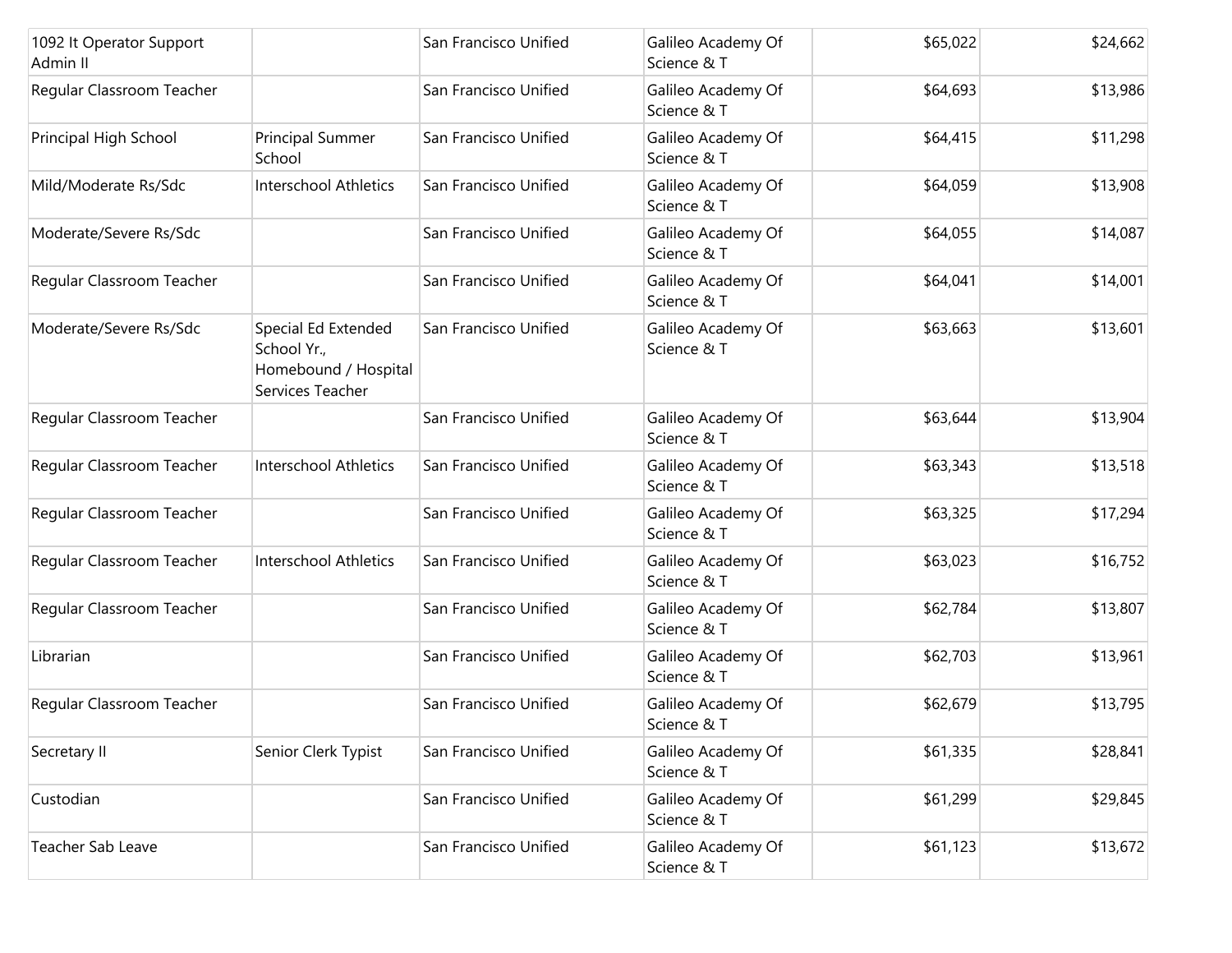| Regular Classroom Teacher   |                       | San Francisco Unified | Galileo Academy Of<br>Science & T | \$60,967 | \$13,629 |
|-----------------------------|-----------------------|-----------------------|-----------------------------------|----------|----------|
| Mild/Mod Rs/Sdc (No Autism) |                       | San Francisco Unified | Galileo Academy Of<br>Science & T | \$60,735 | \$13,493 |
| Regular Classroom Teacher   |                       | San Francisco Unified | Galileo Academy Of<br>Science & T | \$60,453 | \$13,784 |
| Regular Classroom Teacher   |                       | San Francisco Unified | Galileo Academy Of<br>Science & T | \$60,277 | \$16,273 |
| Regular Classroom Teacher   |                       | San Francisco Unified | Galileo Academy Of<br>Science & T | \$60,125 | \$16,828 |
| Counselor                   | Counselor             | San Francisco Unified | Galileo Academy Of<br>Science & T | \$59,649 | \$13,019 |
| Regular Classroom Teacher   |                       | San Francisco Unified | Galileo Academy Of<br>Science & T | \$59,608 | \$13,499 |
| Regular Classroom Teacher   |                       | San Francisco Unified | Galileo Academy Of<br>Science & T | \$59,453 | \$13,476 |
| Custodian                   |                       | San Francisco Unified | Galileo Academy Of<br>Science & T | \$59,384 | \$27,394 |
| Regular Classroom Teacher   | Interschool Athletics | San Francisco Unified | Galileo Academy Of<br>Science & T | \$59,010 | \$13,426 |
| Mild/Moderate Rs/Sdc        |                       | San Francisco Unified | Galileo Academy Of<br>Science & T | \$58,299 | \$13,362 |
| Regular Classroom Teacher   |                       | San Francisco Unified | Galileo Academy Of<br>Science & T | \$58,170 | \$13,354 |
| Regular Classroom Teacher   |                       | San Francisco Unified | Galileo Academy Of<br>Science & T | \$57,969 | \$13,343 |
| Regular Classroom Teacher   |                       | San Francisco Unified | Galileo Academy Of<br>Science & T | \$57,935 | \$12,794 |
| Regular Classroom Teacher   |                       | San Francisco Unified | Galileo Academy Of<br>Science & T | \$57,934 | \$13,342 |
| Regular Classroom Teacher   |                       | San Francisco Unified | Galileo Academy Of<br>Science & T | \$57,852 | \$13,514 |
| Counselor                   |                       | San Francisco Unified | Galileo Academy Of<br>Science & T | \$57,394 | \$13,268 |
| Regular Classroom Teacher   |                       | San Francisco Unified | Galileo Academy Of<br>Science & T | \$57,026 | \$13,249 |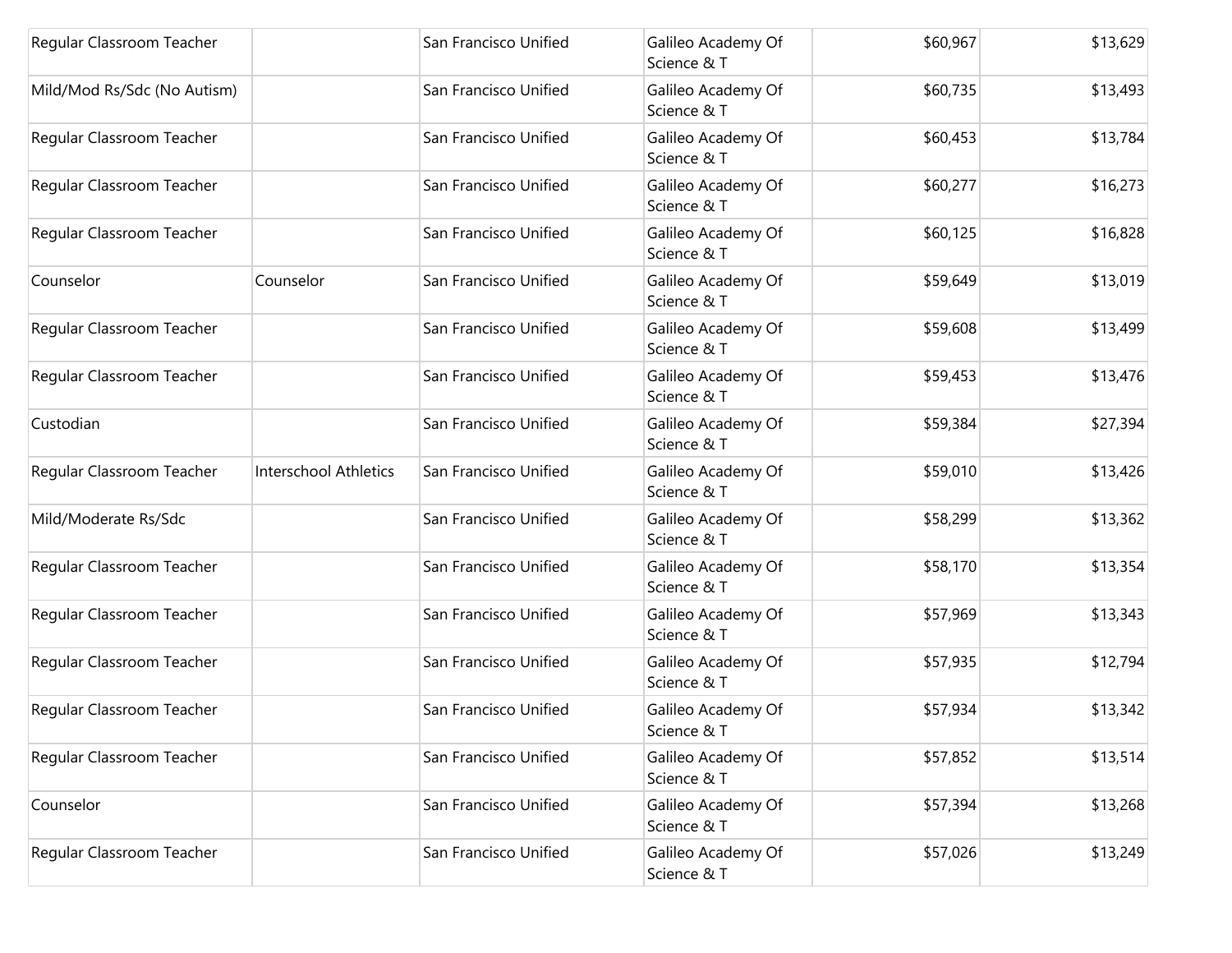| Regular Classroom Teacher |                                                                                                      | San Francisco Unified | Galileo Academy Of<br>Science & T | \$56,235 | \$13,172 |
|---------------------------|------------------------------------------------------------------------------------------------------|-----------------------|-----------------------------------|----------|----------|
| Regular Classroom Teacher |                                                                                                      | San Francisco Unified | Galileo Academy Of<br>Science & T | \$55,594 | \$13,114 |
| Regular Classroom Teacher |                                                                                                      | San Francisco Unified | Galileo Academy Of<br>Science & T | \$55,133 | \$15,078 |
| Regular Classroom Teacher |                                                                                                      | San Francisco Unified | Galileo Academy Of<br>Science & T | \$54,160 | \$13,009 |
| Regular Classroom Teacher |                                                                                                      | San Francisco Unified | Galileo Academy Of<br>Science & T | \$52,864 | \$12,851 |
| Custodian                 |                                                                                                      | San Francisco Unified | Galileo Academy Of<br>Science & T | \$51,778 | \$26,340 |
| Regular Classroom Teacher |                                                                                                      | San Francisco Unified | Galileo Academy Of<br>Science & T | \$51,581 | \$8,454  |
| Mild/Moderate Rs/Sdc      | Sped Ia Sh - All Impair,<br><b>Summer Session</b><br>Teacher                                         | San Francisco Unified | Galileo Academy Of<br>Science & T | \$51,386 | \$5,372  |
| Regular Classroom Teacher | Day-To-Day Sub                                                                                       | San Francisco Unified | Galileo Academy Of<br>Science & T | \$51,028 | \$6,042  |
| Regular Classroom Teacher |                                                                                                      | San Francisco Unified | Galileo Academy Of<br>Science & T | \$50,593 | \$12,521 |
| Senior Clerk Typist       |                                                                                                      | San Francisco Unified | Galileo Academy Of<br>Science & T | \$49,603 | \$19,263 |
| Custodian                 |                                                                                                      | San Francisco Unified | Galileo Academy Of<br>Science & T | \$49,421 | \$20,539 |
| Mild/Moderate Rs/Sdc      | Homebound / Hospital San Francisco Unified<br>Services Teacher,<br>Special Ed Extended<br>School Yr. |                       | Galileo Academy Of<br>Science & T | \$47,954 | \$8,989  |
| Senior Clerk Typist       |                                                                                                      | San Francisco Unified | Galileo Academy Of<br>Science & T | \$47,876 | \$18,761 |
| Regular Classroom Teacher |                                                                                                      | San Francisco Unified | Galileo Academy Of<br>Science & T | \$47,219 | \$8,066  |
| Senior Clerk Typist       |                                                                                                      | San Francisco Unified | Galileo Academy Of<br>Science & T | \$46,222 | \$22,670 |
| Regular Classroom Teacher |                                                                                                      | San Francisco Unified | Galileo Academy Of<br>Science & T | \$43,625 | \$12,150 |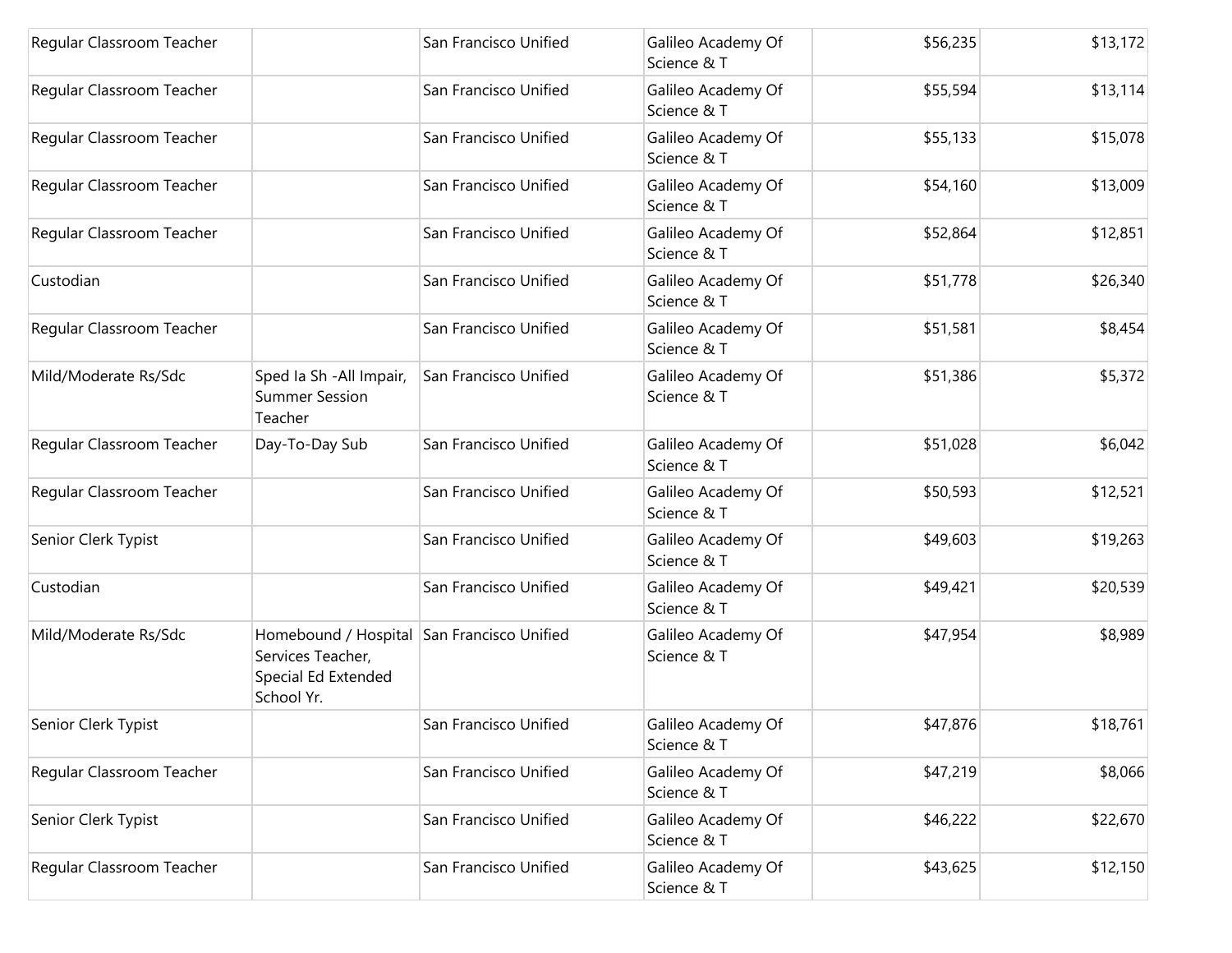| Regular Classroom Teacher         |                                                                                           | San Francisco Unified | Galileo Academy Of<br>Science & T | \$43,311 | \$7,719  |
|-----------------------------------|-------------------------------------------------------------------------------------------|-----------------------|-----------------------------------|----------|----------|
| Moderate/Severe Rs/Sdc            | Sped Ia Sh - All Impair                                                                   | San Francisco Unified | Galileo Academy Of<br>Science & T | \$41,457 | \$12,286 |
| Sped Ia Sh - All Impair           | Sped Ia Sh - All Impair,<br>Sped Ia Sh - All Impair,<br>Specialized Phys<br>Health Care-D | San Francisco Unified | Galileo Academy Of<br>Science & T | \$40,344 | \$11,072 |
| Regular Classroom Teacher         |                                                                                           | San Francisco Unified | Galileo Academy Of<br>Science & T | \$39,749 | \$8,046  |
| Security-Campus                   | Custodian, Interschool<br>Athletics                                                       | San Francisco Unified | Galileo Academy Of<br>Science & T | \$39,020 | \$7,645  |
| Security-Campus                   |                                                                                           | San Francisco Unified | Galileo Academy Of<br>Science & T | \$38,719 | \$10,590 |
| Regular Classroom Teacher         |                                                                                           | San Francisco Unified | Galileo Academy Of<br>Science & T | \$38,092 | \$7,899  |
| Regular Classroom Teacher         |                                                                                           | San Francisco Unified | Galileo Academy Of<br>Science & T | \$38,054 | \$8,565  |
| Community Rel Spec:<br>Attendance | Interschool Athletics                                                                     | San Francisco Unified | Galileo Academy Of<br>Science & T | \$37,963 | \$10,495 |
| Regular Classroom Teacher         |                                                                                           | San Francisco Unified | Galileo Academy Of<br>Science & T | \$37,925 | \$7,330  |
| Sped Ia Sh - All Impair           |                                                                                           | San Francisco Unified | Galileo Academy Of<br>Science & T | \$37,669 | \$7,906  |
| Mild/Mod Rs/Sdc (No Autism)       | Interschool Athletics                                                                     | San Francisco Unified | Galileo Academy Of<br>Science & T | \$37,385 | \$7,932  |
| Mild/Moderate Rs/Sdc              | Homebound / Hospital San Francisco Unified<br>Services Teacher                            |                       | Galileo Academy Of<br>Science & T | \$36,908 | \$7,793  |
| Security-Campus                   |                                                                                           | San Francisco Unified | Galileo Academy Of<br>Science & T | \$36,775 | \$7,692  |
| Sped Ia Sh - All Impair           | Sped Ia Sh - All Impair,<br>Custodian                                                     | San Francisco Unified | Galileo Academy Of<br>Science & T | \$36,460 | \$7,882  |
| Seia Sh Imp: Spanish              | Sped Para Community<br>Access/T, Sped Ia Sh -<br>All Impair                               | San Francisco Unified | Galileo Academy Of<br>Science & T | \$33,703 | \$7,531  |
| Sped la Sh - All Impair           | Sped Ia Sh - All Impair,<br><b>Instructional Aide II</b><br>Vacation                      | San Francisco Unified | Galileo Academy Of<br>Science & T | \$33,679 | \$7,692  |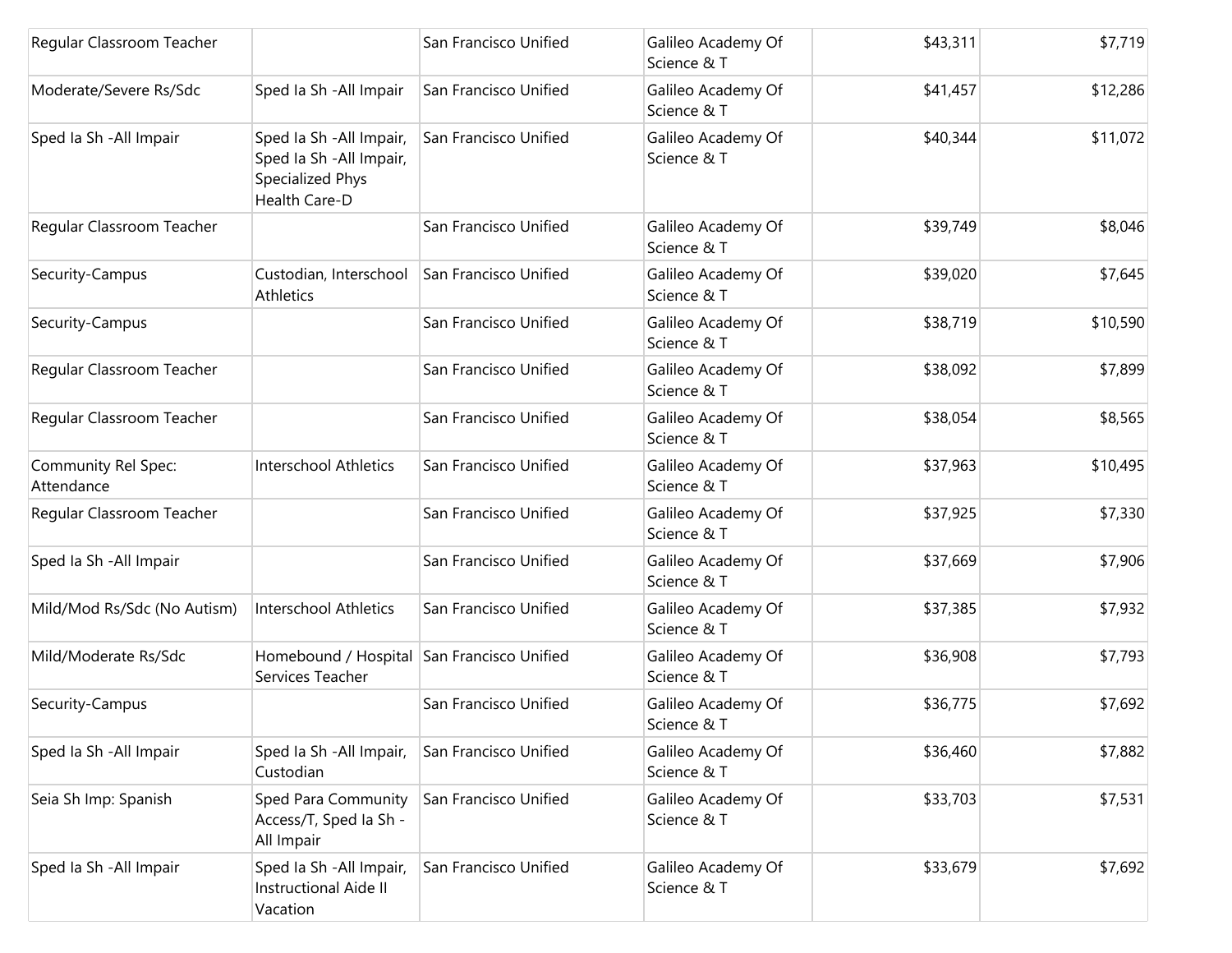| Security-Campus                                     |                                                               | San Francisco Unified | Galileo Academy Of<br>Science & T | \$33,589 | \$0      |
|-----------------------------------------------------|---------------------------------------------------------------|-----------------------|-----------------------------------|----------|----------|
| Sped Para Community Access/T Sped Para Community    | Access/T                                                      | San Francisco Unified | Galileo Academy Of<br>Science & T | \$33,279 | \$7,835  |
| Security-Campus                                     |                                                               | San Francisco Unified | Galileo Academy Of<br>Science & T | \$32,967 | \$7,645  |
| Sp/Ed. la Non-Sev H: All Impmt Sp/Ed. la Non-Sev H: | All Impmt, Interschool<br><b>Athletics</b>                    | San Francisco Unified | Galileo Academy Of<br>Science & T | \$32,947 | \$7,692  |
| Inst/Aide Secon Basic: Multiple                     |                                                               | San Francisco Unified | Galileo Academy Of<br>Science & T | \$32,800 | \$7,740  |
| Seia Sh Imp: Spanish                                | Sped Ia Sh - All Impair,<br>Parent & Community<br>Coordinator | San Francisco Unified | Galileo Academy Of<br>Science & T | \$32,448 | \$7,811  |
| Sped Para Community Access/T Sped Para Community    | Access/T                                                      | San Francisco Unified | Galileo Academy Of<br>Science & T | \$31,838 | \$7,693  |
| Sp/Ed. la Non-Sev H: All Impmt Sp/Ed. la Non-Sev H: | All Impmt                                                     | San Francisco Unified | Galileo Academy Of<br>Science & T | \$31,675 | \$7,834  |
| Sped Ia Sh - All Impair                             |                                                               | San Francisco Unified | Galileo Academy Of<br>Science & T | \$29,792 | \$7,692  |
| Secretary II                                        |                                                               | San Francisco Unified | Galileo Academy Of<br>Science & T | \$29,578 | \$15,843 |
| Sped Ia Sh - All Impair                             |                                                               | San Francisco Unified | Galileo Academy Of<br>Science & T | \$29,014 | \$10,329 |
| Sped Ia Sh - All Impair                             |                                                               | San Francisco Unified | Galileo Academy Of<br>Science & T | \$28,829 | \$7,645  |
| Sp/Ed. la Non-Sev H: All Impmt                      |                                                               | San Francisco Unified | Galileo Academy Of<br>Science & T | \$28,598 | \$10,377 |
| Sp/Ed. la Non-Sev H: All Impmt                      |                                                               | San Francisco Unified | Galileo Academy Of<br>Science & T | \$28,281 | \$1,092  |
| Mild/Moderate Rs/Sdc                                |                                                               | San Francisco Unified | Galileo Academy Of<br>Science & T | \$28,106 | \$3,016  |
| Security-Campus                                     | Interschool Athletics                                         | San Francisco Unified | Galileo Academy Of<br>Science & T | \$26,854 | \$7,645  |
| Senior Clerk Typist                                 |                                                               | San Francisco Unified | Galileo Academy Of<br>Science & T | \$26,283 | \$15,906 |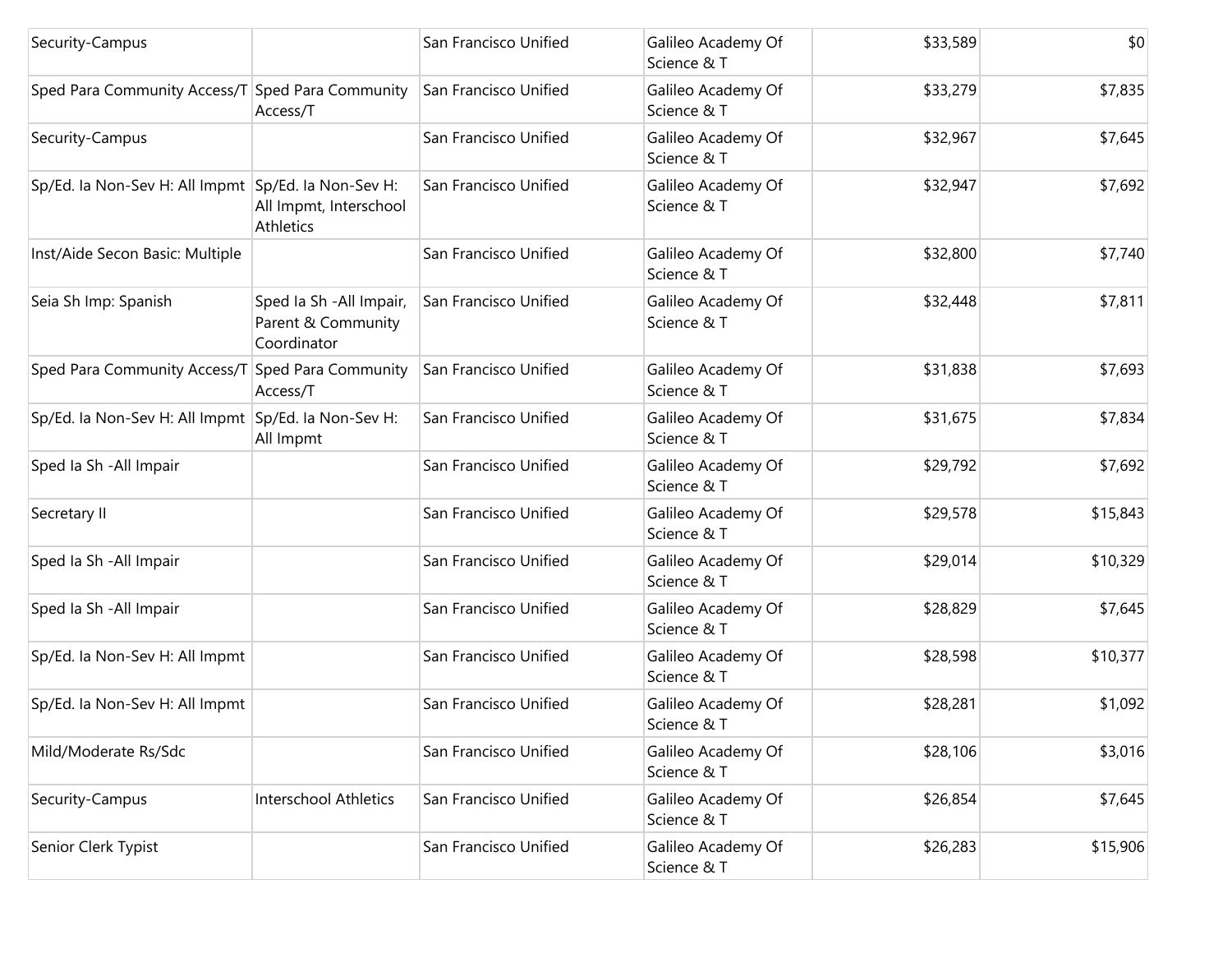| Soar Para                                        | Interschool Athletics,<br><b>Sped Para Community</b><br>Access/T | San Francisco Unified | Galileo Academy Of<br>Science & T | \$25,804 | \$10,166 |
|--------------------------------------------------|------------------------------------------------------------------|-----------------------|-----------------------------------|----------|----------|
| Sped Para Community Access/T Sped Para Community | Access/T                                                         | San Francisco Unified | Galileo Academy Of<br>Science & T | \$25,143 | \$7,645  |
| <b>Head Counselor</b>                            |                                                                  | San Francisco Unified | Galileo Academy Of<br>Science & T | \$25,125 | \$5,276  |
| Regular Classroom Teacher                        | Interschool Athletics                                            | San Francisco Unified | Galileo Academy Of<br>Science & T | \$24,144 | \$4,978  |
| Sped Ia Sh - All Impair                          |                                                                  | San Francisco Unified | Galileo Academy Of<br>Science & T | \$24,127 | \$7,692  |
| Regular Classroom Teacher                        |                                                                  | San Francisco Unified | Galileo Academy Of<br>Science & T | \$23,758 | \$5,185  |
| Regular Classroom Teacher                        |                                                                  | San Francisco Unified | Galileo Academy Of<br>Science & T | \$23,442 | \$5,468  |
| Regular Classroom Teacher                        |                                                                  | San Francisco Unified | Galileo Academy Of<br>Science & T | \$23,421 | \$2,513  |
| Regular Classroom Teacher                        |                                                                  | San Francisco Unified | Galileo Academy Of<br>Science & T | \$23,205 | \$5,070  |
| <b>Esl Teacher</b>                               |                                                                  | San Francisco Unified | Galileo Academy Of<br>Science & T | \$22,629 | \$5,964  |
| Seia Sh Imp: Spanish                             |                                                                  | San Francisco Unified | Galileo Academy Of<br>Science & T | \$21,678 | \$7,550  |
| Sped Ia Sh - All Impair                          | Sped Ia Sh - All Impair,<br>Day-To-Day Sub                       | San Francisco Unified | Galileo Academy Of<br>Science & T | \$19,923 | \$3,288  |
| Soar Para                                        | Sped Ia Sh - All Impair                                          | San Francisco Unified | Galileo Academy Of<br>Science & T | \$17,213 | \$4,918  |
| Mild/Moderate Rs/Sdc                             |                                                                  | San Francisco Unified | Galileo Academy Of<br>Science & T | \$15,533 | \$2,985  |
| Seia Sh Imp: Spanish                             | Sped Ia Sh - All Impair                                          | San Francisco Unified | Galileo Academy Of<br>Science & T | \$13,590 | \$4,660  |
| Sped Ia Sh - All Impair                          |                                                                  | San Francisco Unified | Galileo Academy Of<br>Science & T | \$12,963 | \$2,786  |
| Sped Para Community Access/T                     |                                                                  | San Francisco Unified | Galileo Academy Of<br>Science & T | \$12,697 | \$3,589  |
| Mild/Moderate Rs/Sdc                             |                                                                  | San Francisco Unified | Galileo Academy Of<br>Science & T | \$11,293 | \$1,962  |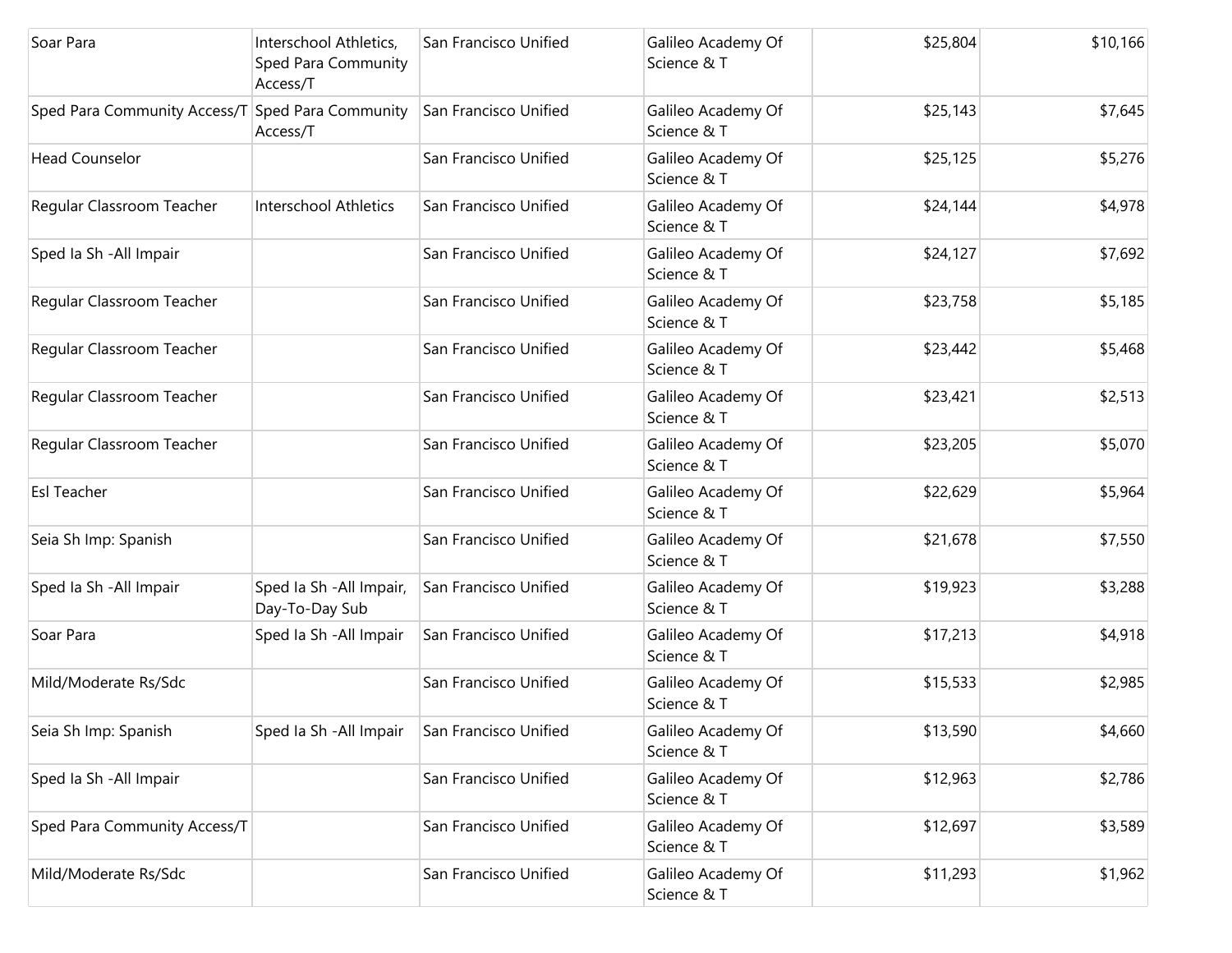| Senior Clerk Typist               | San Francisco Unified | Galileo Academy Of<br>Science & T | \$9,592 | \$0     |
|-----------------------------------|-----------------------|-----------------------------------|---------|---------|
| Sped Para Community Access/T      | San Francisco Unified | Galileo Academy Of<br>Science & T | \$9,572 | \$3,774 |
| Sped Ia Sh - All Impair           | San Francisco Unified | Galileo Academy Of<br>Science & T | \$7,156 | \$2,141 |
| Sped Ia Sh - All Impair           | San Francisco Unified | Galileo Academy Of<br>Science & T | \$5,413 | \$1,278 |
| Soar Para                         | San Francisco Unified | Galileo Academy Of<br>Science & T | \$3,718 | \$1,268 |
| <b>Interschool Athletics</b>      | San Francisco Unified | Galileo Academy Of<br>Science & T | \$3,356 | \$0     |
| Interschool Athletics             | San Francisco Unified | Galileo Academy Of<br>Science & T | \$3,306 | \$0     |
| R30 Com Health Outreach<br>Worker | San Francisco Unified | Galileo Academy Of<br>Science & T | \$3,230 | \$47    |
| Interschool Athletics             | San Francisco Unified | Galileo Academy Of<br>Science & T | \$3,006 | \$0     |
| <b>Interschool Athletics</b>      | San Francisco Unified | Galileo Academy Of<br>Science & T | \$2,898 | \$0     |
| <b>Interschool Athletics</b>      | San Francisco Unified | Galileo Academy Of<br>Science & T | \$2,555 | \$0     |
| Interschool Athletics             | San Francisco Unified | Galileo Academy Of<br>Science & T | \$2,555 | \$0     |
| Interschool Athletics             | San Francisco Unified | Galileo Academy Of<br>Science & T | \$2,288 | \$0     |
| Interschool Athletics             | San Francisco Unified | Galileo Academy Of<br>Science & T | \$2,288 | \$0     |
| <b>Interschool Athletics</b>      | San Francisco Unified | Galileo Academy Of<br>Science & T | \$2,258 | \$0     |
| Sped Ia Sh - All Impair           | San Francisco Unified | Galileo Academy Of<br>Science & T | \$2,165 | \$1,286 |
| <b>Interschool Athletics</b>      | San Francisco Unified | Galileo Academy Of<br>Science & T | \$1,984 | \$0     |
| <b>Interschool Athletics</b>      | San Francisco Unified | Galileo Academy Of<br>Science & T | \$1,803 | \$0     |